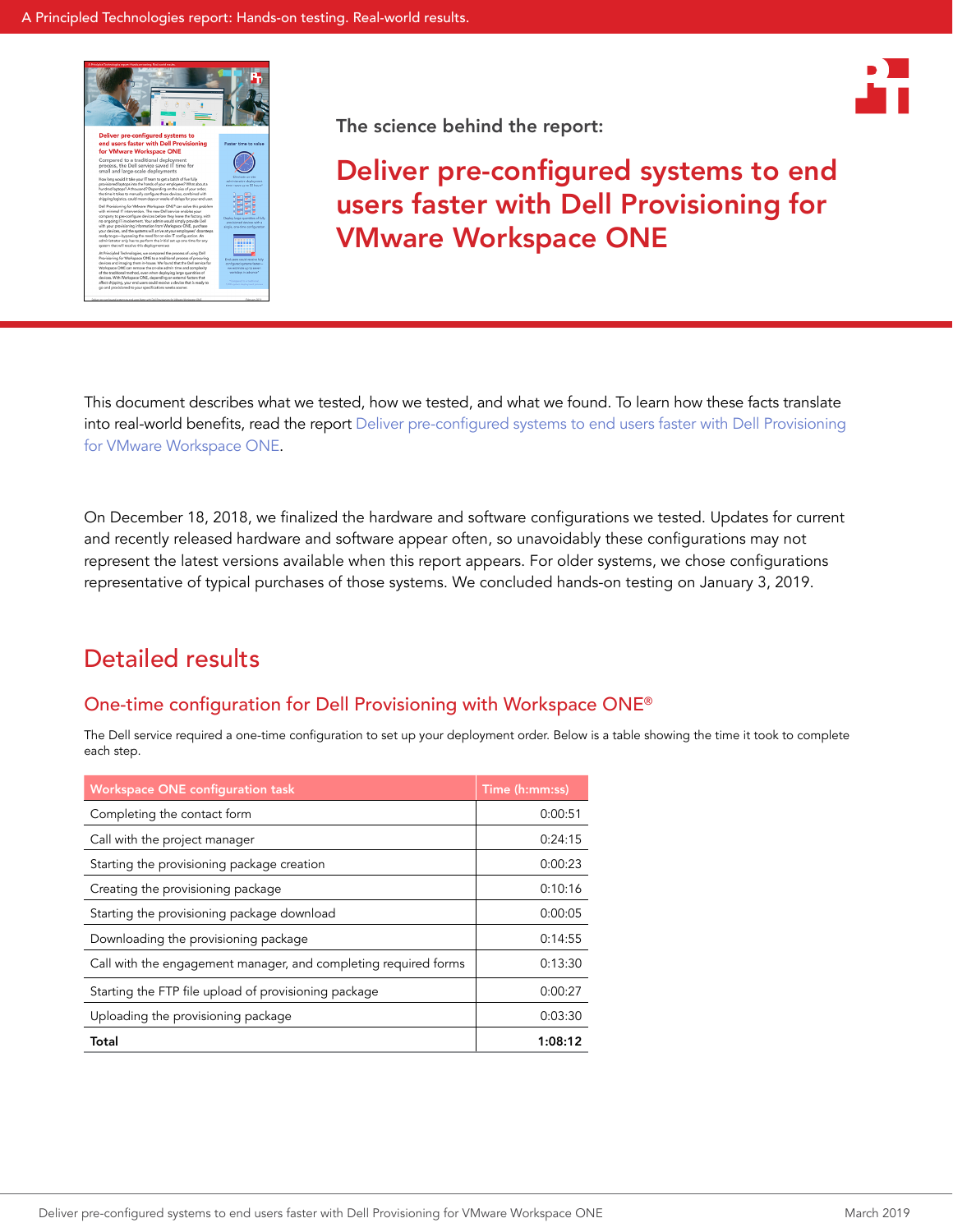### Dell Provisioning for Workspace ONE small-scale deployment

After the initial configuration, deployment with Dell Provisioning for Workspace ONE did not require any time from our administrator.

| <b>Workspace ONE Deployment Task</b>                    | $\mid$ Time (h:mm:ss) |  |
|---------------------------------------------------------|-----------------------|--|
| On-site admin time required after initial configuration | 0:00:00               |  |

### Traditional small-scale deployment

Below are tables detailing the time we spent provisioning the laptops we ordered from Dell. Note that total admin time does not include the time spent deploying or rebooting the systems.

| Deployment tasks for one system                          | Time (h:mm:ss) |
|----------------------------------------------------------|----------------|
| Unboxing the target laptop                               | 0:00:27        |
| Connecting power and networking cables                   | 0:00:21        |
| Configuring BIOS and booting to NIC                      | 0:00:48        |
| Deploying OS and Applications via SCCM                   | 0:15:49        |
| Rebooting the system and applying updates                | 0:09:22        |
| Shutting down the systems                                | 0:00:11        |
| Repackaging the system                                   | 0:01:41        |
| Preparing the package for shipping                       | 0:02:48        |
| Total                                                    | 0:31:27        |
| Total admin time (does not include deployment or reboot) | 0:06:16        |

| Deployment tasks for two systems                         | Time (h:mm:ss) |
|----------------------------------------------------------|----------------|
| Unboxing the target laptops                              | 0:00:47        |
| Connecting power and networking cables                   | 0:00:39        |
| Configuring BIOS and booting to NIC                      | 0:01:33        |
| Deploying OS and Applications via SCCM                   | 0:16:17        |
| Rebooting the systems and applying updates               | 0:08:17        |
| Shutting down the systems                                | 0:00:15        |
| Repackaging the systems                                  | 0:02:58        |
| Preparing the packages for shipping                      | 0:02:55        |
| Total                                                    | 0:33:41        |
| Total admin time (does not include deployment or reboot) | 0:09:07        |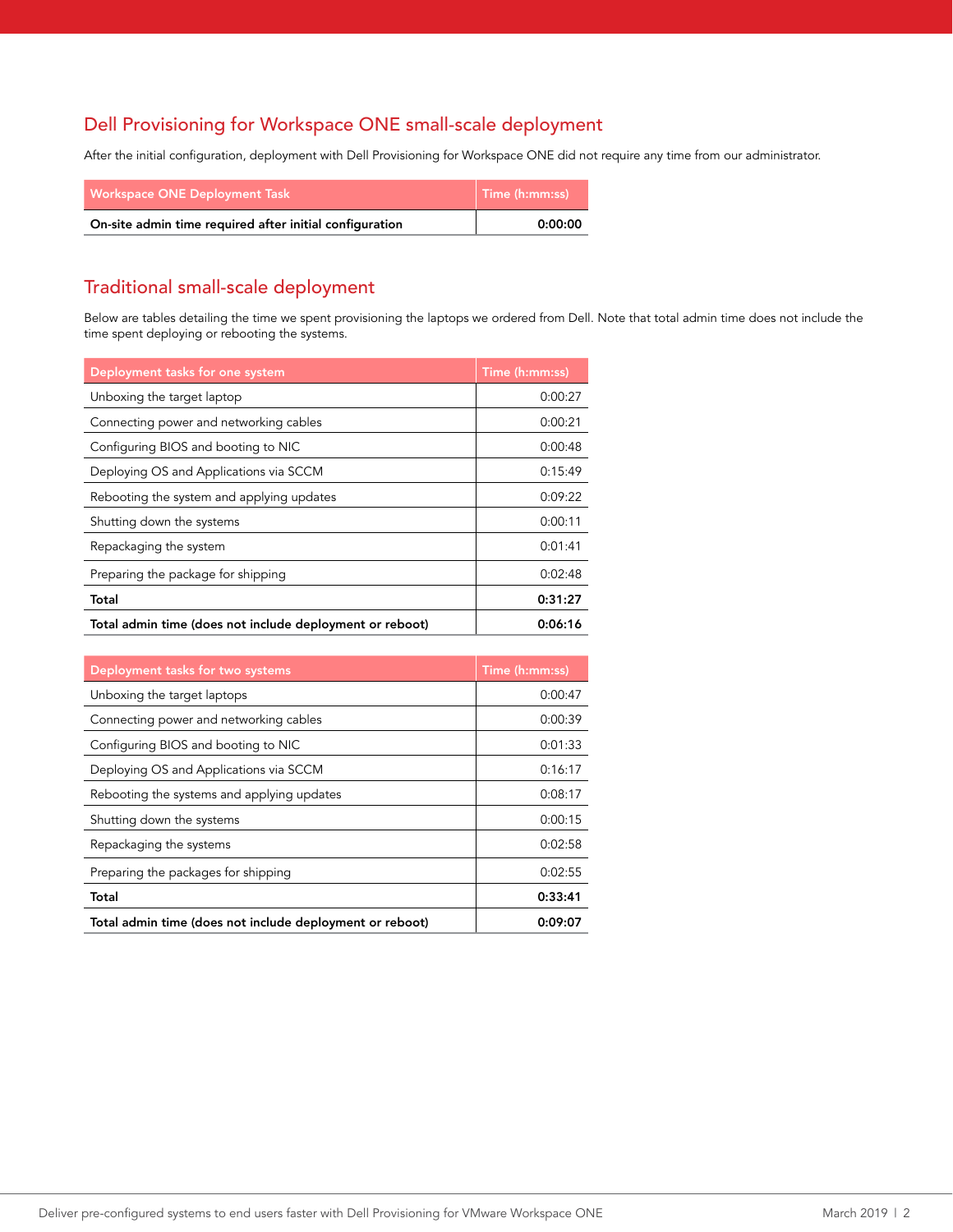| Deployment tasks for five systems                        | Time (h:mm:ss) |
|----------------------------------------------------------|----------------|
| Unboxing the target laptops                              | 0:02:27        |
| Connecting power and networking cables                   | 0:01:29        |
| Configuring BIOS and booting to NIC                      | 0:03:41        |
| Deploying OS and Applications via SCCM                   | 0:18:20        |
| Rebooting the systems and applying updates               | 0:08:18        |
| Shutting down the systems                                | 0:00:50        |
| Repackaging the systems                                  | 0:07:53        |
| Preparing the packages for shipping                      | 0:03:12        |
| Total                                                    | 0:46:10        |
| Total admin time (does not include deployment or reboot) | 0:19:33        |

### Extrapolated large-scale administrative deployment time

In order to calculate the extrapolated admin time for large deployments we used the method of least squares to find the line of best fit for the data from our hands-on testing. For the traditional deployment, we determined the equation for the line of best fit is y = 201.15x + 161.92, where y is the amount of time required to deploy x number of systems. The equation has a correlation coefficient of 0.99.

Using this equation, we estimate the time to deploy systems on a larger scale:

| On-site admin time to deploy systems (hh:mm:ss) |                                 |                            |  |
|-------------------------------------------------|---------------------------------|----------------------------|--|
| Number of systems                               | Admin time (traditional method) | Admin time (Workspace ONE) |  |
|                                                 | 0:06:16                         | 0:00:00                    |  |
| $\overline{2}$                                  | 0:09:07                         | 0:00:00                    |  |
| 5                                               | 0:19:32                         | 0:00:00                    |  |
| <b>Extrapolated values</b>                      |                                 |                            |  |
| 24                                              | 1:23:10                         | 0:00:00                    |  |
| 100                                             | 5:37:57                         | 0:00:00                    |  |
| 500                                             | 27:58:59                        | 0:00:00                    |  |
| 1000                                            | 55:55:16                        | 0:00:00                    |  |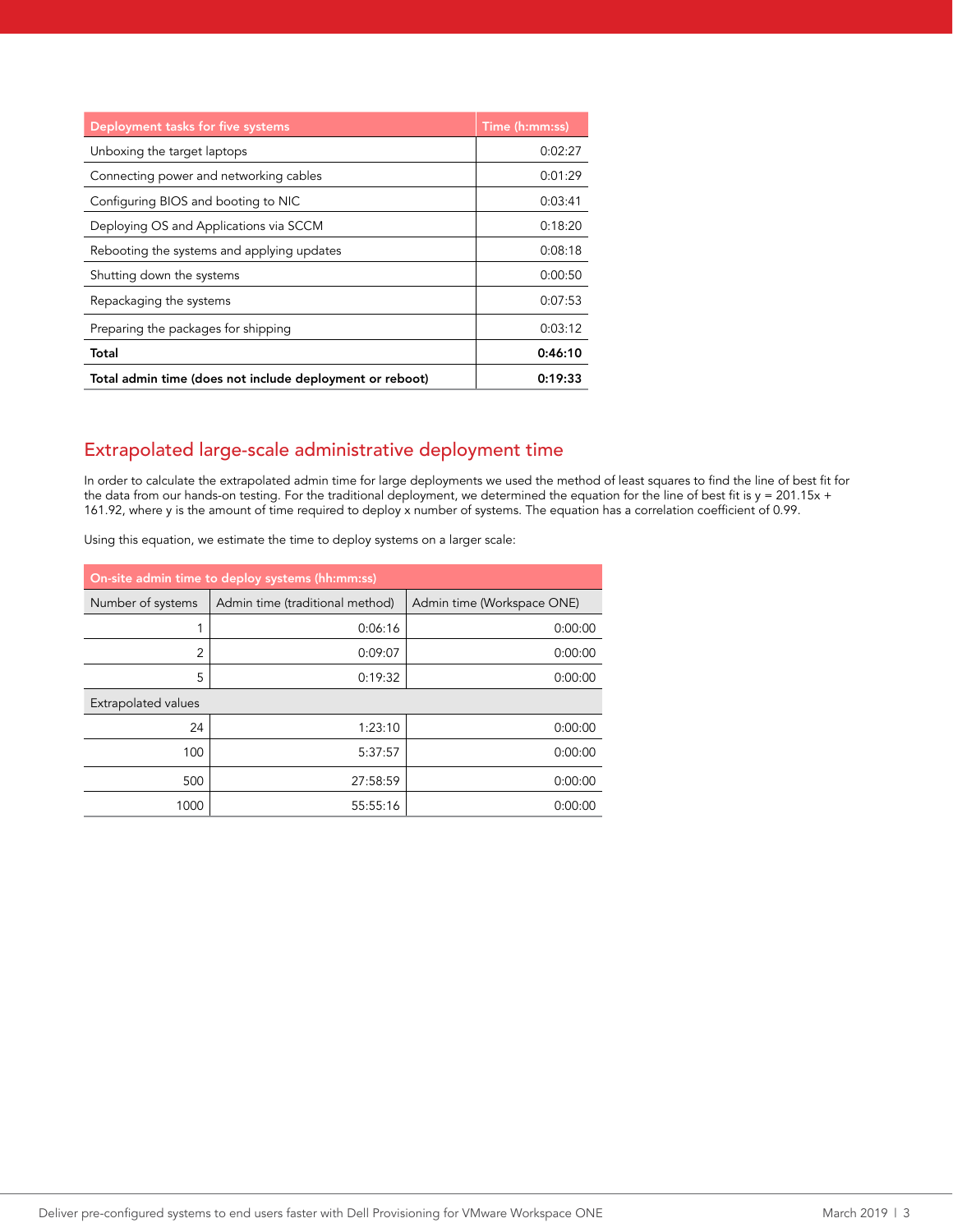# System configuration information

The table below presents detailed information on the systems we tested.

| <b>System configuration information</b> | <b>Dell Latitude 5491</b>            |  |  |
|-----------------------------------------|--------------------------------------|--|--|
| Processor                               |                                      |  |  |
| Vendor                                  | Intel®                               |  |  |
| Model number                            | Core™ i5-8400H                       |  |  |
| Core frequency                          | 2.5GHz                               |  |  |
| Number of cores                         | $\overline{4}$                       |  |  |
| Cache                                   | 8MB smartcache                       |  |  |
| Memory                                  |                                      |  |  |
| Amount                                  | 8GB (built-in onboard)               |  |  |
| Type                                    | DDR4                                 |  |  |
| Speed                                   | 2666MHz                              |  |  |
| Integrated graphics                     |                                      |  |  |
| Vendor                                  | Intel                                |  |  |
| Model number                            | UHD Graphics 630                     |  |  |
| Discrete graphics                       |                                      |  |  |
| Vendor                                  | N/A                                  |  |  |
| Model number                            | N/A                                  |  |  |
| <b>VRAM</b>                             | N/A                                  |  |  |
| Storage                                 |                                      |  |  |
| Amount                                  | 256GB                                |  |  |
| Type                                    | PCIe NVMe                            |  |  |
| Connectivity/expansion                  |                                      |  |  |
| Wired internet                          | Ethernet                             |  |  |
| Wireless internet                       | 802.11ac Dual Band                   |  |  |
| Bluetooth                               | 4.2                                  |  |  |
| <b>USB</b>                              | $3 \times$ USB 3.1<br>1 x USB Type-C |  |  |
| Thunderbolt                             | N/A                                  |  |  |
| Video                                   | 1 x HDMI                             |  |  |
| Battery                                 |                                      |  |  |
| Type                                    | Lithium-polymer                      |  |  |
| Size                                    | Integrated                           |  |  |
| Rated capacity                          | 68Wh                                 |  |  |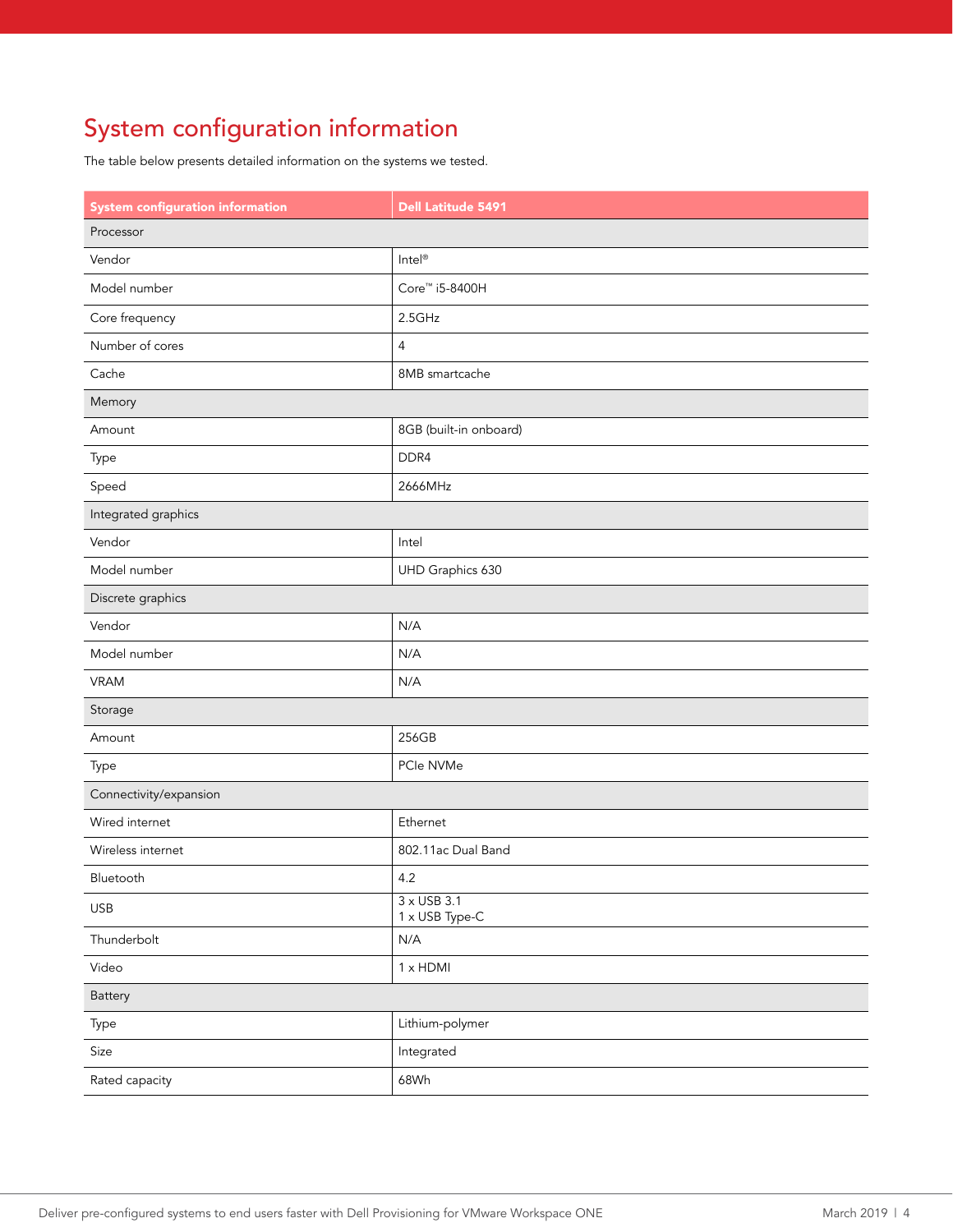| <b>System configuration information</b> | <b>Dell Latitude 5491</b>         |  |
|-----------------------------------------|-----------------------------------|--|
| Display                                 |                                   |  |
| Size                                    | 14 inches                         |  |
| Type                                    | LED-backlit                       |  |
| Resolution                              | 1920 x 1080                       |  |
| Touchscreen                             | No                                |  |
| Operating system                        |                                   |  |
| Vendor                                  | Microsoft                         |  |
| Name                                    | Windows 10 Pro                    |  |
| Build number or version                 | Version: 1709<br>Build: 16299.125 |  |
| <b>BIOS</b>                             |                                   |  |
| BIOS name and version                   | Dell Inc. 1.1.6                   |  |
| Dimensions                              |                                   |  |
| Height                                  | 0.8"                              |  |
| Width                                   | 13.1''                            |  |
| Depth                                   | 9.0"                              |  |
| Weight                                  | 3.63 pounds                       |  |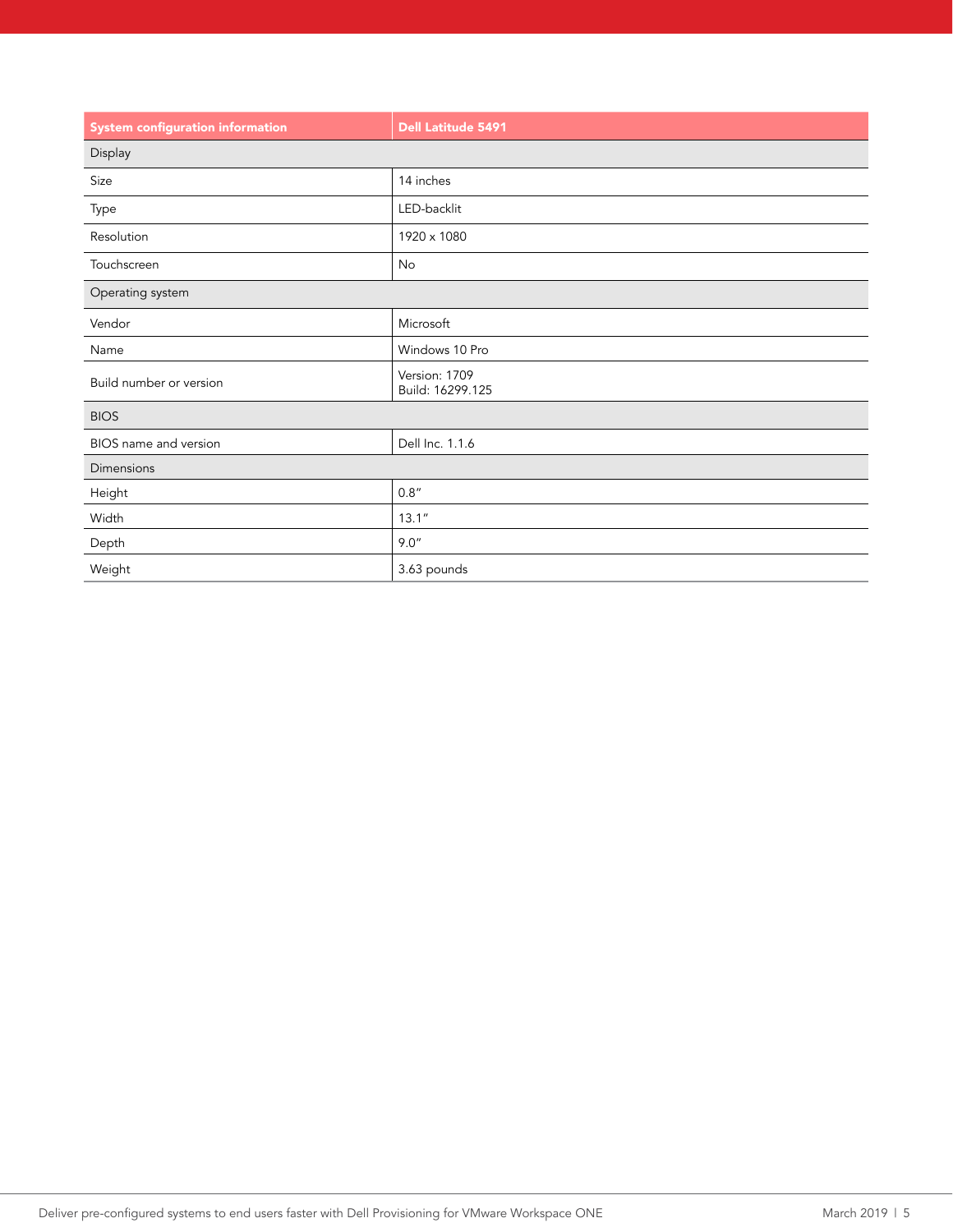# Setup methodology

Our testing used Workspace ONE to deploy devices with Dell Provisioning, and Microsoft System Center Configuration Manager (SCCM) for the traditional deployment process. We used existing environments for both Workspace ONE and System Center Configuration Manager. As part of setup, we added applications to both system management solutions. For the Workspace ONE deployment, we used a Workspace ONE cloud instance. Our SCCM environment used 2016 version 1806 of the program, and a 24-port switch to connect laptops for deployment. We precaptured a Windows 10 Professional image using an SCCM build-and-capture sequence to deploy in our traditional deployment.

### Product downloads

Here is a list of the programs we installed within Workspace ONE and SCCM. To install these in either environment, you'll need to navigate to each URL, download the files, and add each application with their install command within Workspace ONE and SCCM. The sections after this table describe our installation processes in greater detail.

| Product                                          | <b>Filename</b>                                                  | File type | Install command                                                | <b>URL</b>                                                                                                 |
|--------------------------------------------------|------------------------------------------------------------------|-----------|----------------------------------------------------------------|------------------------------------------------------------------------------------------------------------|
| Adobe <sup>®</sup><br>Reader <sup>®</sup> DC     | AcroRdrDC1900820081<br>en_US.zip                                 | .zip      | msiexec /qb /i<br>"AcroRead.msi" /<br>norestart                | https://get.adobe.com/reader/enterprise/                                                                   |
| Google<br>Chrome™                                | GoogleChromeStandalone<br>Enterprise64.msi                       | .msi      | msiexec /i<br>"GoogleChromeStandalone<br>Enterprise64.msi" /qn | https://cloud.google.com/chrome-<br>enterprise/browser/download/                                           |
| Mozilla Firefox                                  | FirefoxESR-60.3.0-en-US.<br>msi                                  | .msi      | msiexec /i "FirefoxESR-<br>$60.3.0$ -ach.msi" /qn              | https://www.frontmotion.com/news/<br>firefoxesr/releases/firefoxesr-60-3-0/                                |
| Java                                             | JavaSetup8u191.exe                                               | .exe      | JavaSetup8u191.exe /s                                          | https://javadl.oracle.com/webapps/<br>download/AutoDL?BundleId=236886_<br>42970487e3af4f5aa5bca3f542482c60 |
| Notepad $++$                                     | npp.7.5.5. installer.x64.msi                                     | .msi      | msiexec /i<br>"npp.7.5.5.installer.<br>$x64.msi''$ /qn         | https://www.hass.de/files/nodes/story/45/<br>npp.7.5.5.installer.x64.msi                                   |
| Microsoft<br>Office 2016<br>Professional<br>Plus | en_office_professional_<br>plus_2016_x86_x64_<br>dvd_6962141.zip | .zip      | setup.exe / configure<br>configuration.xml                     | https://products.office.com/en-us/get-office-<br>oem-download-page                                         |
| Slack                                            | SlackSetup.msi                                                   | .msi      | msiexec /i "SlackSetup.<br>msi" /qn                            | http://slack.com/ssb/download-win64-msi-<br>legacy                                                         |
| VLC Media<br>Player                              | vlc-3.0.4-win64.msi                                              | .msi      | msiexec /i "vlc-3.0.4-<br>win64.msi" /qn                       | https://download.videolan.org/pub/videolan/<br>vlc/3.0.4/win64/ylc-3.0.4-win64.msi                         |
| Zoom                                             | ZoomInstallerFull.msi                                            | .msi      | msiexec /i<br>"ZoomInstallerFull.msi"<br>/qn                   | https://zoom.us/client/latest/<br>ZoomRoomsInstaller.msi                                                   |

### Workspace ONE deployment setup

#### Adding an application to Workspace ONE

- 1. In your browser, browse to your Workspace ONE URL.
- 2. In the Workspace ONE UEM console, click Apps & Books.
- 3. Click Add Application.
- 4. On the Add screen, click Upload.
- 5. On the Add screen, click Choose File.
- 6. Select the application file, and click OK.
- 7. Click Continue.
- 8. On the Deployment options screen, under Install Command, enter the install command for the application you wish to add.
- 9. On the Application screen, click Save & Assign.
- 10. Repeat steps 3 through 9 for each application.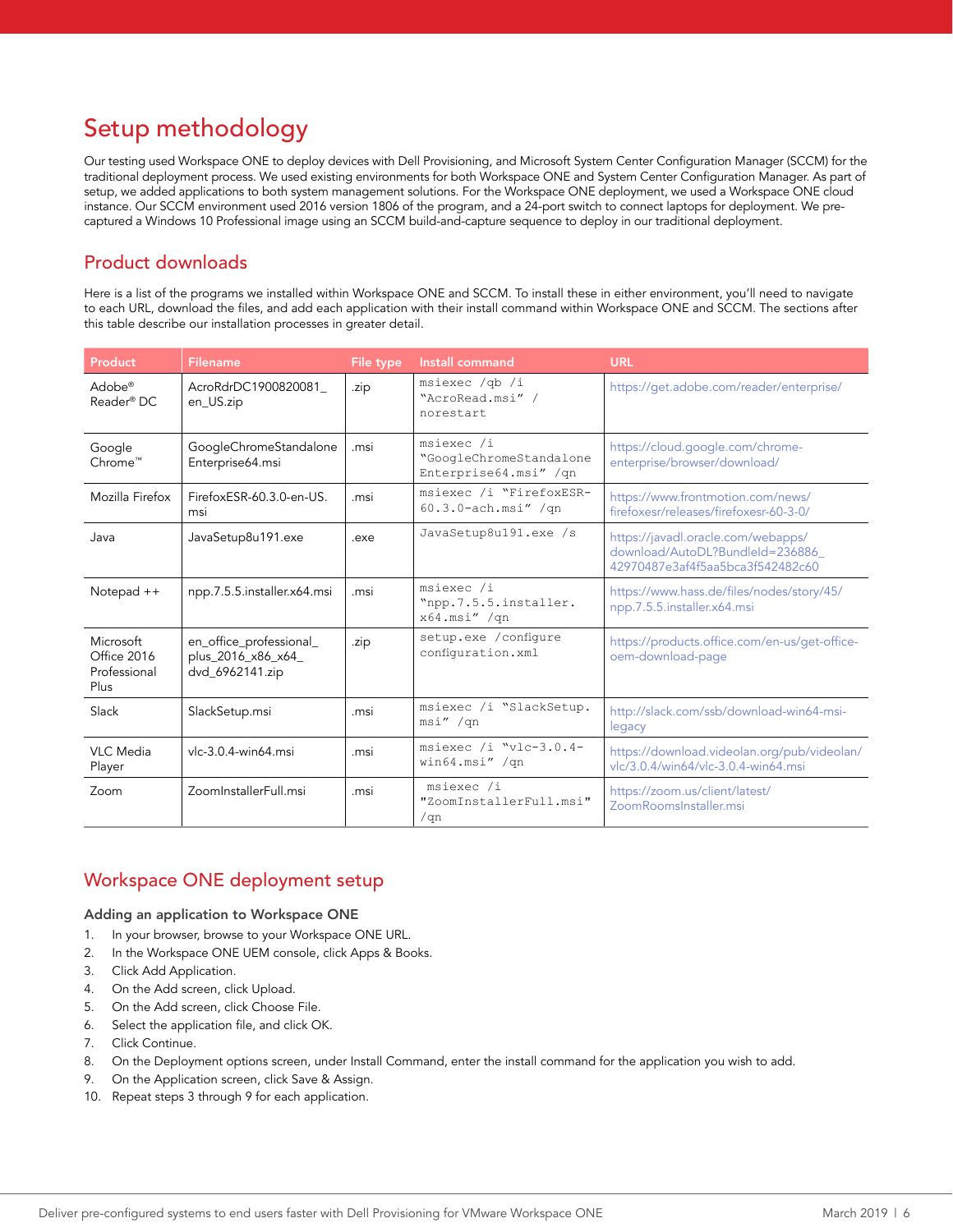## Traditional deployment setup in System Center Configuration Manager

### Adding applications to SCCM

- 1. On the SCCM server, open the Configuration Manager Console.
- 2. In the SCCM console, in the Software Library under Application Management, select Applications.
- 3. Click Create Application.
- 4. In the Create Package and Program Wizard, on the Package screen, enter the network location and type for the target file. Click Next.
- 5. Click Next.
- 6. For General information, enter the Install command for the target application. Click Next.
- 7. On the Summary screen, click Next.
- 8. On the Completion screen, click Close.
- 9. Repeat steps 3 through 8 for each application.

### Creating the SCCM Deployment Task Sequence for deployment

We created a task sequence to in order to deploy our captured Windows 10 Professional Image to our target laptops.

- 1. In the SCCM console, under Task sequences, right-click Create task sequence, and select Install an existing image.
- 2. Click Next.
- 3. Enter a task sequence name, and select the x64 Boot image.
- 4. Click Next.
- 5. To install Windows, select Windows 10 Pro en-US. Deselect Configure task sequence for use with BitLocker.
- 6. Select Enable the account and specify the local administrator password. Enter an administrator password, and click Next.
- 7. Select Join a domain, and enter the domain credentials for your domain. Click Next.
- 8. Click Next.
- 9. Deselect all options on the Configure state migration screen. Click Next.
- 10. On the Include Updates screen, select Available for installation All software updates, and click Next.
- 11. On the Install application screen, click the star, and add all the target applications. Click Next.
- 12. Click Next, then click Close.
- 13. Right-click the newly created task sequence, and select Distribute Content Wizard.
- 14. Click Next.
- 15. Click Next.
- 16. On the Content Distribution screen, click Add, and select Distribution Point.
- 17. Select the target distribution point, and click OK.
- 18. Click Next.
- 19. Click Next.

#### Creating the SCCM Deployment Task Sequence

SCCM must finish distributing all content before deploying the task sequence.

- 1. Right-click the newly created task sequence, and click Deploy.
- 2. For Collection, select All Unknown Computers. Click Next.
- 3. For Purpose, select Required.
- 4. For Make available to the following, select Configuration Manager clients, media, and PXE.
- 5. Click Next.
- 6. For Assignment schedule, click New.
- 7. Select Assign immediately after this event. Click Summary.
- 8. Click Next.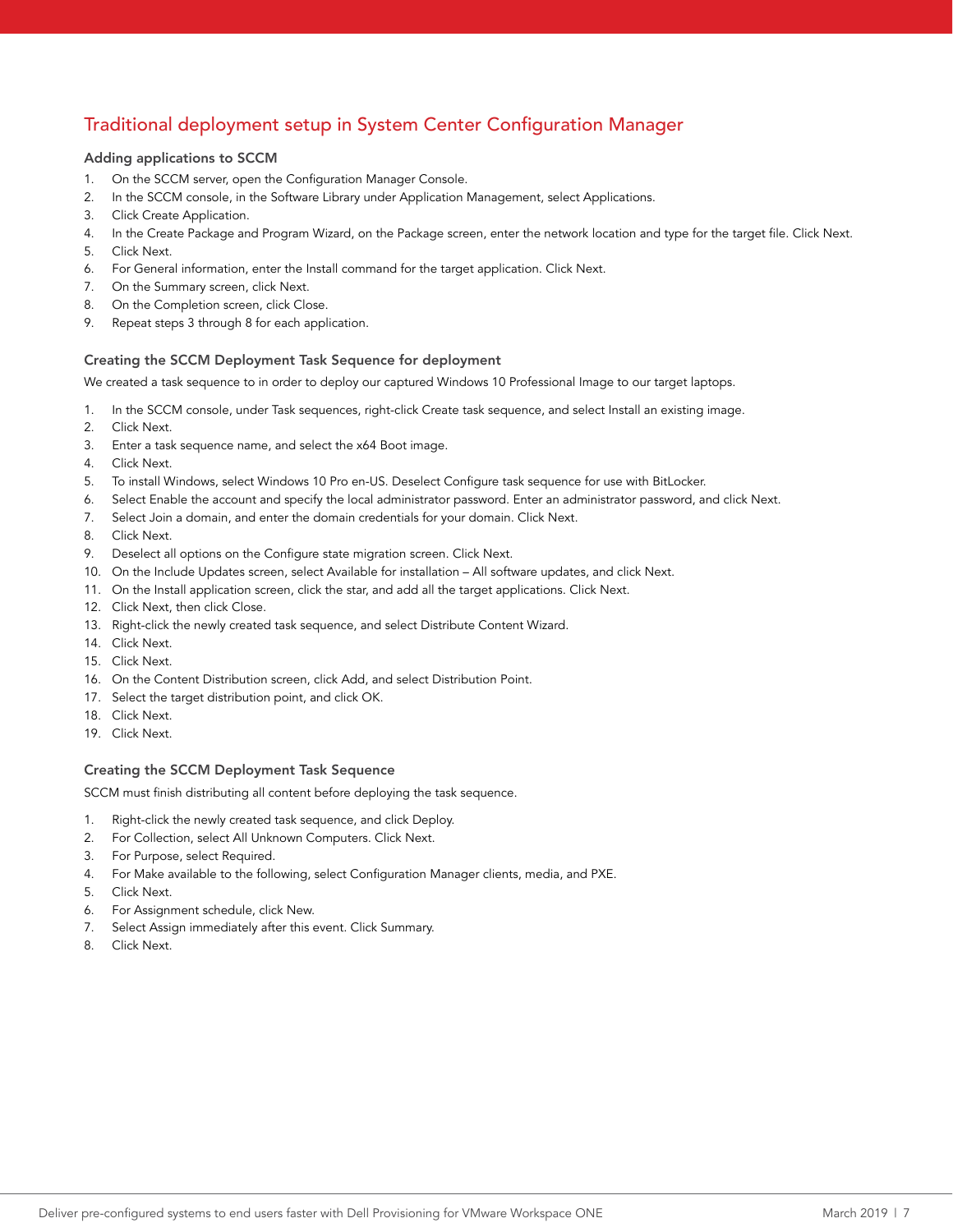## How we tested

After configuring our environment and ordering both sets of laptops, we completed the following steps.

### Traditional deployment

After receiving our laptops, we completed the following steps for the traditional deployment. We timed the following tasks as they were completed. We completed each task with one, two, and five systems. For each system, we repeated all steps.

#### Unboxing the target laptop

1. Remove the laptop and power adapters from the packaging. Set the packaging aside.

#### Connecting the power and networking cables

- 1. Move the laptop to the deployment workspace.
- 2. Unravel the power adapter, and plug it into the corresponding device.
- 3. Plug an Ethernet cable into the device.

#### Configuring the BIOS and booting to NIC

- 1. Open the lid and power on the target laptop.
- 2. To enter the boot menu, Press F12.
- 3. Select BIOS Setup.
- 4. In the Dell Latitude 5491 BIOS, under integrated NIC select Enable UEFI Network Stack.
- 5. Under Secure Boot, deselect Secure Boot Enable.
- 6. Click Apply, and click Exit.
- 7. Press F12 to enter the boot menu.
- 8. Under UEFI Boot, select Onboard NIC IPv4.

Allow the system to complete the installation, followed by an initial boot and update. Once the system is at the login screen, continue with the instructions below.

#### Shutting down the system

- 1. At the Windows login screen, press Enter.
- 2. At the bottom right-hand corner of the screen, click the power button, and select Shutdown.

#### Repackaging the systems

- 1. Once the system has shut down, close the lid, unplug the system from both cables, and unplug the power adapter.
- 2. Wrap up the power adapter, and put it in the box.
- 3. Repackage the laptop in its original packaging.

### Preparing the package for shipping

- 1. Create shipping labels for the package. We used fedex.com.
- 2. Print the shipping label for the package.
- 3. Apply the shipping labels to the package, and place it in the outbound shipping area.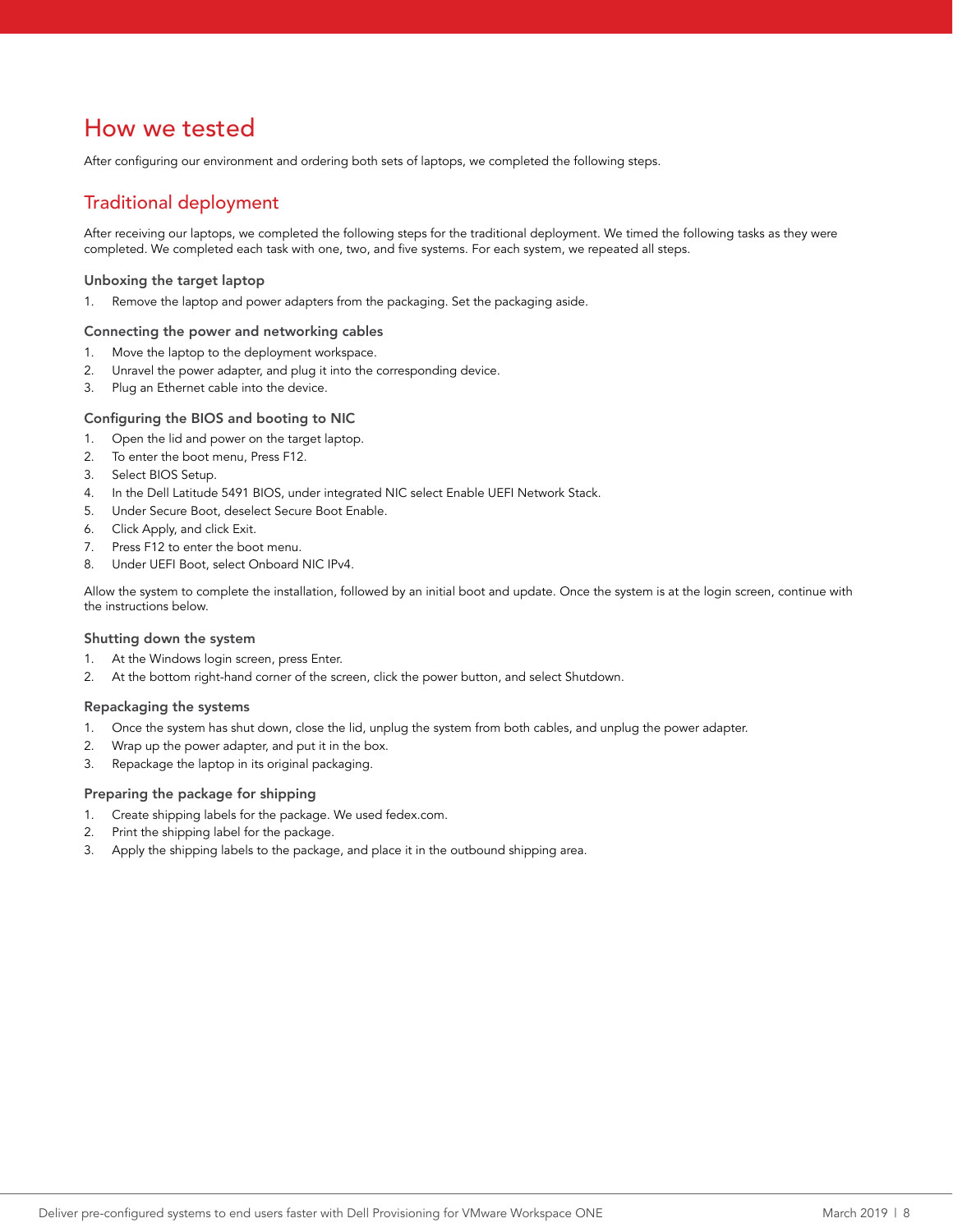## Dell Provisioning for Workspace ONE deployment

After placing our order, we received a link from Dell to complete the following contact form. We timed these tasks as we completed them.

#### Completing the contact form

1. Browse to <https://marketing.dell.com/en/services>and enter your information.

#### Calling the project manager

1. A project manager will set up a meeting to review the details of your order. We attended the meeting, then prepared our provisioning package as detailed below.

#### Starting the provisioning package creation

We used a preconfigured Workspace ONE UEM environment with our apps ready to export. Prior to exporting the applications, administrators should validate their applications.

- 1. Log into the Workspace ONE UEM portal.
- 2. From the Workspace ONE UEM portal, select Apps.
- 3. Click Export, then select Export ppkg.
- 4. Click New.
- 5. Enter a provisioning package name, and click Next.
- 6. On the Configurations page, for Active Directory Type, select Azure Active Directory Premium.
- 7. For Administrator Password, enter a password, then click Next. We used Password1.
- 8. Select all target applications, then click Next.
- 9. Click Save and Export.

You will receive an email when the package is ready. We recorded the time for the package creation to complete.

#### Starting the provisioning package download

1. For your target provisioning package, click Download ppkg and unattend .XML.

A download will start in your browser. We recorded the time for the provisioning package download to complete.

#### Calling the engagement manager and completing required forms

We completed the following steps with guidance from a Dell technician.

- 1. Follow the link from your email from Dell to log into Dell tech direct.
- 2. Click ProDeploy client suite
- 3. Click You have an order ready to be assigned to a project.
- 4. Type a name for the current project.
- 5. Select I want to use Build services for this Project and I will provide the necessary details. Click Next.
- 6. Select I do not want to use onsite services, and click Next.
- 7. Select No I do not need guided help, then click Next.
- 8. Under Set up Build Profile(s) for action, select Create New Form.
- 9. For the provisioning solution, select VMware Workspace ONE.
- 10. Under Create Provisioning files, check I have created my files based on VMware's instructions and am ready to continue.
- 11. For OS version, select 1803.
- 12. For language, select English-US.
- 13. For the internal quality audit, select No.
- 14. Under Transferring your files to Dell, for region, select United States.
- 15. Click Mark as Complete.
- 16. Click Download Dell File Transfer.

We combined the time and steps for this section and the continued section below.